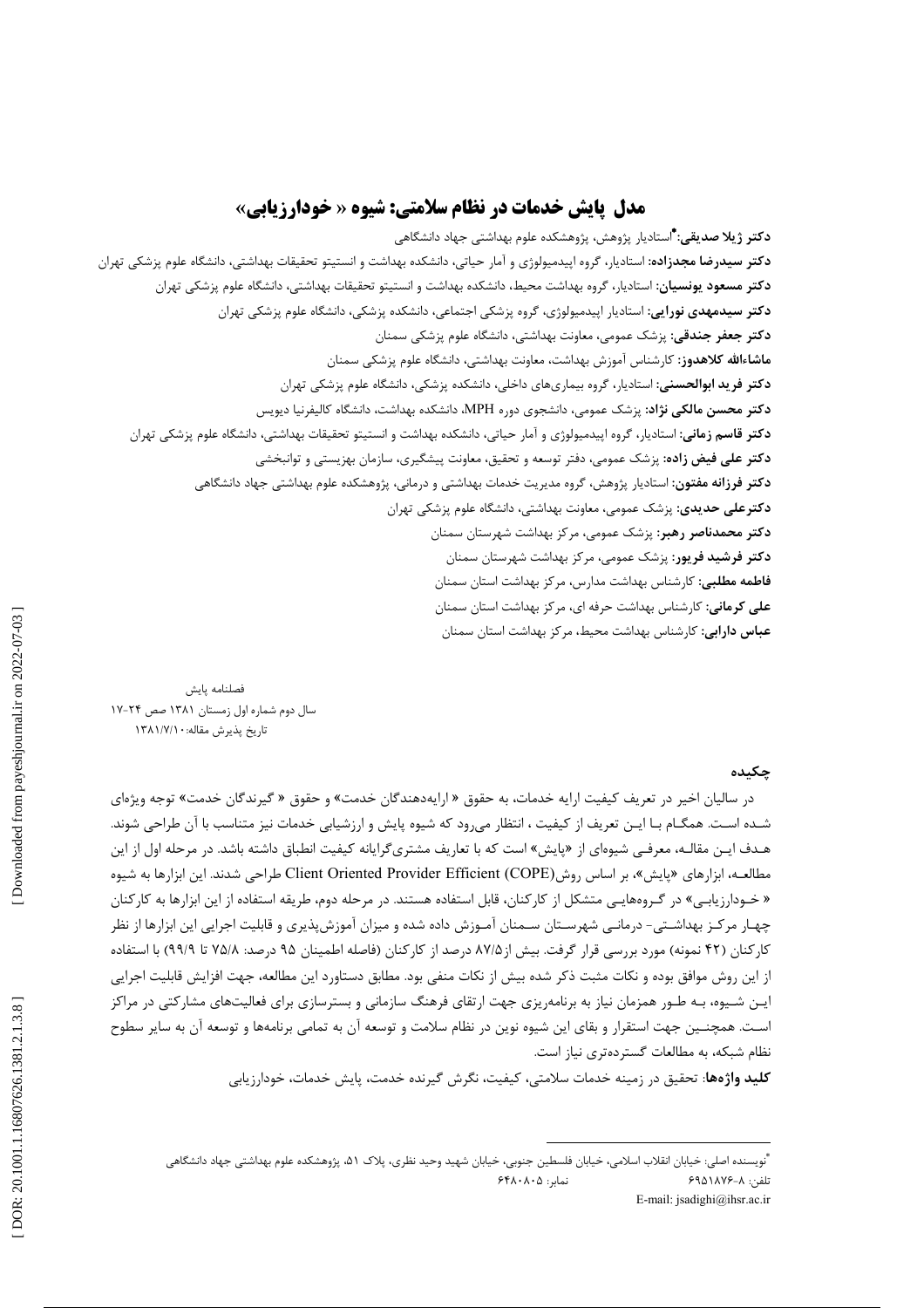مقدمه

کیفیت خدمات در سازمانهای متولی سلامتی از اهمیت خاصی برخوردار است[۱]. در سالیان اخیر به تعریف کیفیت ارايه خدمات بر اساس صاحبان حقوق مختلف از جمله حقوق «سازمانهای تأمین کننده خدمات»، حقوق«ارایه دهندگان» و حقوق«گیرندگان بالقوه خدمات» توجه شده است[۲]. در این راستا سازمانها بيشتر به جنبههاى اقتصادى و حصول مأموريت سازمانی می بردازند و ارایهدهندگان خدمت به رعایت استانداردهای فنی خدمات و گیرندگان خدمت به میزان رضایت خود از خدمات دریافت شده و توانایی برنامهها در یاسخگویی به نیازهایشان توجه دارند.

بر همین اساس از اوایل دهه ۱۹۹۰ میلادی مفهوم نظری و عملی کیفیت در ارایه خدمات بهداشتی- درمانی تحولی اساسی یافته است[۳]. لذا در برنامههای مختلف سلامتی برای تداوم استفاده از مراقبتها، تضمین اثربخشی آنها و بهخصوص جلب مشارکت مردم و سایر بخشهای مؤثر در سلامتی، نگرش جدیدی به کیفیت از دیدگاه گیرندگان خدمت ترسیم شده است[۴].

از طـرف دیگـر همگــام با تغییر در تعریف کیفیت خدمات، انتظار می رود که برنامههای پایش فعالیتها نیز متناسب با این نگرشها طراحی شوند. هدف این مقاله معرفی مدلی از ابزارهای «پـایش» است که با تعریف مشتری گرایانه کیفیت انطباق یافته اسست. عسناوین ابسزارهای «پسایش»، بسر اسساس روش Client Oriented Provider Efficient (COPE) انتخاب شدەاند.

ایـن شـیوه از پـایش در بـرنامههای تنظیم خانواده چندین كـشور بـا موفقـيت بـه اجـرا در آمده است[۴، ۵ و۶]. ليكن در بررسـی حاضر، این ابزارها در ابتدا برای برنامه مراقبت از مادران باردار و جهت استفاده در مراكز بهداشتى- درمانى شهرى طراحی شدند. جهت توسعه این ابزار و امکان استفاد ه از آن در سایر سطوح نظام سلامت، به مطالعات گستردهتری نیاز است. مواد و روش کار

روش کــار در دو بخــش «طراحــی ابــزار هــای پــایش» و « ارزيابي آموزش پذيري و قابليت اجرا» ارايه شده است. ●طراحي مدل پايش:

در ایسن بخسش از مطالعسه پسس از بررسسی تمامسی استناد و مطالعنات موجسود، مدلسی تحست عسنوان Client Oriented Provider Efficient (COPE) بركزيده

ابـزارهای این مدل در چهار گروه (ابزارهای بررسی خدمت، ابـزار تحلـيل زمان، ابزار مصاحبه با گيرنده خدمت و ابزار برنامه عملیاتی) طراحـی شدهاند. این ابزارها توسط شیوه خودارزیابی مـورد اسـتفاده قـرار مـىگيـرند. ابـزارهاى سـه گروه اول براى شناســایی مــشکلات و ابــزار چهــارم بــرای جمــع بــندی و اولويتبندي مشكلات شناسايي شده توسط سه گروه اول، مورد استفاده قرار مےگیرند. انتخاب نام خودارزیابی بر این اساس صورت گرفته که در هر مرکز، ارایه دهندگان خدمت، به صورت کار گروهی به ارزیابی فعالیتهای خود میپردازند.

ایـن مدل در سال ۱۳۷۹ در شهر سمنان به صورت پایلوت مـورد بررسي قرار گرفت. جهت بومي ساختن مدل فوق، تمامي اجزا و محتوای موجود در این مدل توسط مدیران و کارشناسان سطوح مخـتلف معاونـت بهداشـتى شهرسـتان سـمنان مــورد بازنگری قرار گرفت. این بازنگری تحت نظر محققین این مطالعه و در طی برگزاری کارگاههای آموزشی و کارگاههای برنامهریزی انجام شد.

●ارزيابي شيوه يايش:

پـس از طراحـي مـدل پـايش، آمـوزش آن در چهـار مركز خــدمات بهداشــتي- درماني شهر سمنان انجام شد. آموزش در مرکز اول توسط مؤلفین صورت گرفت. این مرکز به عنوان مرکز پـیش آزمـون نامـیده مـیشـود و دارای ده کارمند بوده که در مجمــوع تــیم خودارزیابی را تشکیل دادند. آموزش به سه مرکز بعـدي توسـط تعـدادي از كاركـنان مركـز اول و كاركنان مركز بهداشت شهرستان صورت پذيرفت. اين اقدام به منظور منحرف نــشدن مداخلــه از شــرايط واقعــي و امكان دسترسي به يكي از اهـداف مطالعــه كــه شامل بررسي سهولت آموزش يذيري بوده، انحام شد.

پـس از اتمــام آمــوزشهــا، ارزيابــي كارايــي پايش به شيوه « خودارزیابے» در سـال ۱۳۷۹ در دو بخش مختلف انجام شد. بخـش اول شــامل بررســي « امكان عملي شدن» اين شيوه بوده کـه بـا نظرسـنجي از کارکـنان مراکـزي که اين شيوه پايش را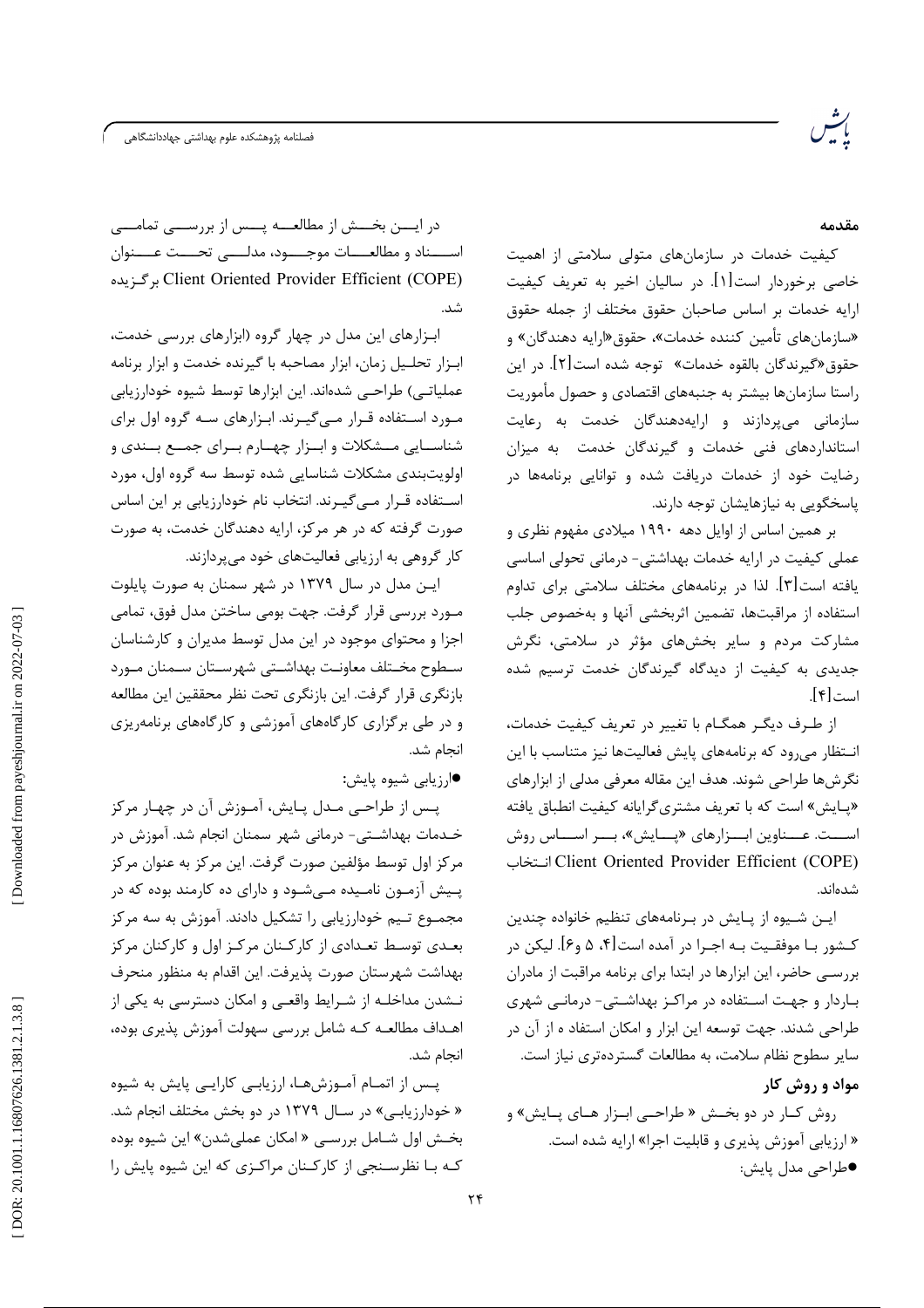ژیلا صدیقی و همکاران

يكسر

تجـربه كـرده بودند، تحت مطالعه قرار گرفت و نتايج آن در اين مقالسه ارايسه شسده اسست. بخسش بعسدي شسامل مقايسسه « خودارزیابے» و « نظـارت معمول» در پایش خدمات بوده که نتايج آن در مقاله ديگري ارايه شده است[۸].

برای حصول به اهداف بخش اول ارزیابی، نظر ارایهدهندگان خـدمت در خـصوص آموزشپذیری، قابلیت اجرا، بارکاری و بار زمانی توسط پرسشنامههای باز و بسته جمعآوری شد

دادههای مطالعه نیز در دو نوبت بهوسیله نرم افزار Epi 6 وارد رايانه شده و پس از تصحيح دادهها (Validation)، توسط نرمافزار SPSS 10 مورد تجزیه و تحلیل قرار گرفت.

بافتهها

یافتههای این مطالعه در دو بخش ارایه شده است: ●طراحبي مدل پايشن:

مدل پایش به شیوه خودارزیابی با توجه به اجزای یک خدمت کیفی طراحی شده است. اجزای یک خدمت کیفی باید بتوانند حقوق دريافت كنندگان خدمت و حقوق ارايهدهندگان خدمت ٫ا تأمین کنند. لذا این اجزا د٫ قالب این دو نوع حقوق دستهبندی شدند: «حقوق دریافت کنندگان خدمت» شامل

دسترسی به خدمت، احترام و ارتباطات مناسب، مهارت فنی ارايەدھندگان خدمت، تضمين تداوم خدمت، مقبوليت خدمت، دریافت آموزش ها و کسب اطلاعات مورد نیاز، صرف زمان مناسب برای خدمت و رضایت از خدمت است.

«حقوق كاركنان ارايهدهنده خدمت» نيز شامل *دسترسى* به تجهیزات، منابع و شرایط محیطی لازم، برخورداری از مدیریت صحیح و کسب اطلاعات و آموزشهای مورد نیاز است. هـر كدام از حقوق فوق از چندين زيرگروه نيز تشكيل شده كه در اين مقاله به آنها اشاره نشده است.

سـپس جمـع آوري اطلاعـات هـر كدام از حقوق گيرندگان خــدمت فوق که در واقع اجزای خدمت کیفی هستند، به یک و يـا چـند ابـزار «پايش» منتسب گرديد. بهعبارت ديگر مشخص شد کـه بـرای سـنجش هریک از این حقوق باید از چه ابزار یا ابزارهایی استفاده شود. قابل ذکر است که در این مدل، ابزارهای پایش جهت شناسایی مشکلات در سه گروه «بررسی خـدمت»، « تحلـيل زمان»، و « مصاحبه با گيرندگان خدمت» تقسیم بندی شده بودند (جدول شماره ۱).

> جدول شماره ۱- نتیجه انتساب هر یک از حقوق گیرندگان خدمت (اجزای خدمت کیفی) به ابزارهای پایش به شیوه خودارزیابی- شهر سمنان- ۱۳۷۹

| حقوق گيرندگان خدمت              |            | ابزار پايش |                         |  |  |  |  |
|---------------------------------|------------|------------|-------------------------|--|--|--|--|
|                                 | بررسى خدمت | تحليل زمان | مصاحبه با گیرندگان خدمت |  |  |  |  |
| دسترسی به خدمت                  | $\times$   |            | $\times$                |  |  |  |  |
| صرف زمان مناسب براي خدمت        |            | $\times$   | $\times$                |  |  |  |  |
| رعايت احترام وارتباطات مناسب    | $\times$   |            | $\times$                |  |  |  |  |
| مقبوليت خدمت                    |            |            | $\times$                |  |  |  |  |
| مهارت فني ارائه دهندگان خدمت    | $\times$   |            |                         |  |  |  |  |
| تضمين تداوم خدمت                | $\times$   |            | $\times$                |  |  |  |  |
| رضایت از خدمت                   |            |            | $\times$                |  |  |  |  |
| كسب آموزشها و اطلاعات مورد نياز | $\times$   |            | ×                       |  |  |  |  |
|                                 |            |            |                         |  |  |  |  |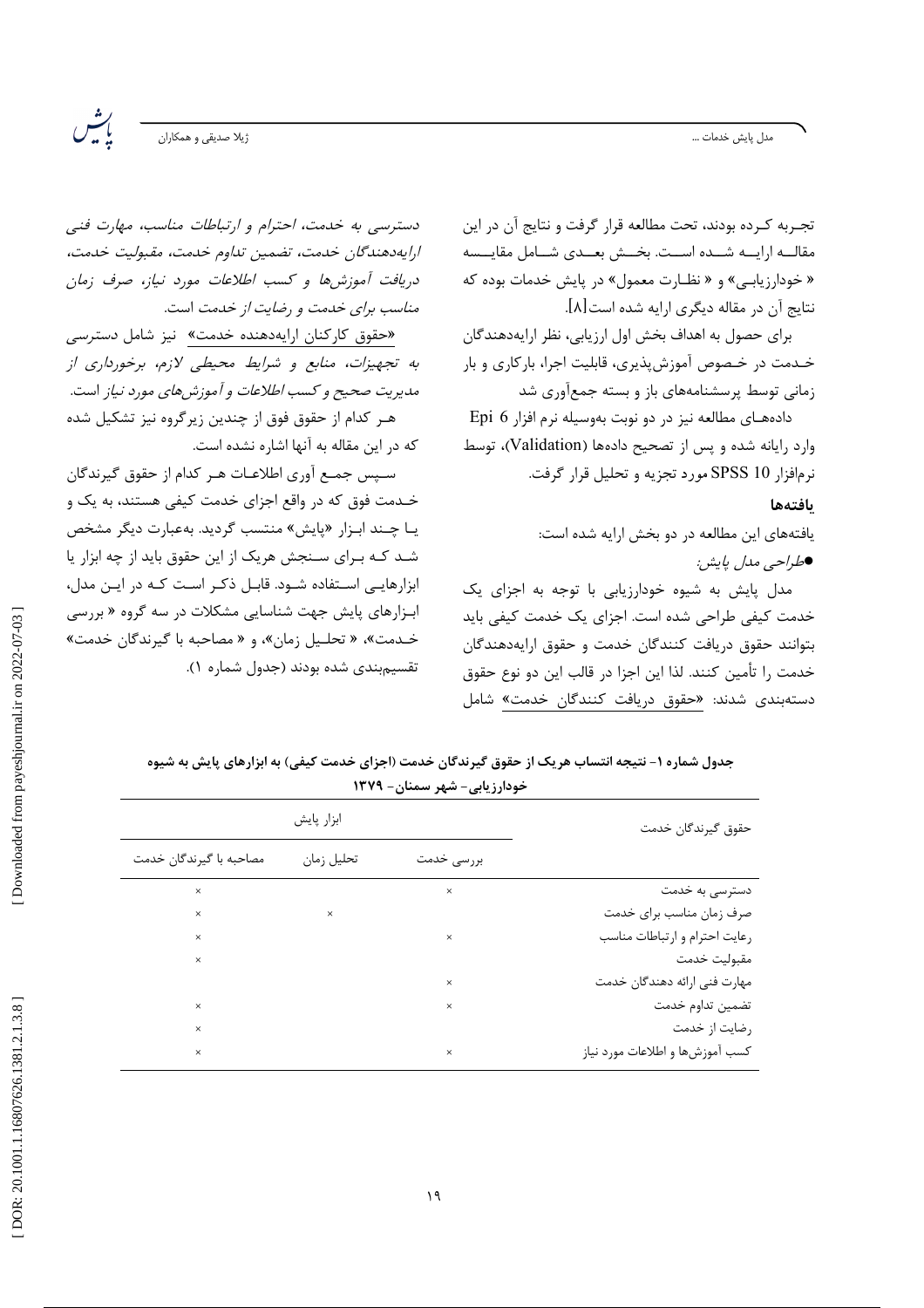جمعآوري اطلاعات مربوط به حقوق ارايهدهندگان خدمت فقط به ابزار «بررسی خدمت» منتسب شد.

رشہ<br>بینہ

ابزار «بررسی خدمت» شامل مجموعهای از راهنماها است و هر راهنما شامل سؤالاتی است که زیرگروههای یکی از حقوق را مورد بررسی قرار میدهد. بنابر این طبق جدول شماره ۰۱ اطلاعـات مـربوط بـه پـنج حـق از حقوق گيرندگان خدمت كه توسط ایـن ابـزار جمـعآوری مـیشـود، در واقع با پنج راهنما بەدست مے آید.

اطلاعات مربوط به حقوق ارايهدهندگان خدمت نيز كه شامل سه حق است، توسط سه راهنما مورد بررسی قرار مے گیرد.

راهـنماهای «بررسـی خـدمت» بـهطور روزانه در دسترس ارایهدهـندگان خدمت بوده و منجر به شناسایی مسایل موجود مے شـود. ابزار « مصاحبه با گیرندگان خدمت» نیز در واقع یک راهنمای مصاحبه با گیرنده خدمت است که هدف آن شناسایی

مـشكلات موجــود در ارايه خدمت است. ابزار تحليل زمان براي تعیـین میـزان زمـانهـای صـرف شـده برای هر کدام از اجزای خــدمت مورد استفاده قرار می گیرد. دو ابزار فوق حداقل یک بار قبل از استفاده از برنامه عملیاتی مورد استفاده قرار می گیرد. ابزار برنامه عملیاتی که در واقع جهت جمعآوری و اولویتبندی مـشكلات شناسـايي شده توسط ساير ابزارها مورد استفاده قرار مــی گیــرد، برنامهای است که توسط تیم خودارزیابی مرکز مورد استفاده قـرار مى گيرد. حداقل فاصله زمانى استفاده از اين ابزار سه ماهه است.

● /رزيابي شيوه پايش:

جـدول شماره ٢ نتيجه نظرات كاركنان مراكز تحت مطالعه را به تفکیک نتایج مرکز پیش آزمون و سایر مراکز (مراکز تحت مداخله) نشان مے دهد.

جدول شماره ۲- فراوانی نظر کارکنان (درصد) نسبت به سهولت آموزش پذیری، قابلیت اجرا، بار کاری و رضایت از پایش به شیوه «خودارزیابی» در مراکز بهداشتی درمانی شهری- سمنان- ۱۳۷۹

|                                        | نظر كاركنان مراكز تحت مداخله |                    | نظر كاركنان مركز پيش آزمون |                                 |
|----------------------------------------|------------------------------|--------------------|----------------------------|---------------------------------|
| اهداف ارزيابي                          | موافق (٪)                    | غير موافق (٪)      |                            | موافق (٪) خير موافق (٪)         |
| سهولت آموزشپذيري:                      |                              |                    |                            |                                 |
| بررسی خدمت                             | $\lambda Y/\lambda$          | 15/9               | $V \cdot / \cdot$          | $\mathbf{r} \cdot \mathbf{r}$   |
| مصاحبه با گیرندگان خدمت                | $\mathcal{L}$ .              | $\cdot$ / $\cdot$  | 9.1                        | $\mathcal{N} \cdot \mathcal{N}$ |
| تحليل زمان                             | 97/                          | 5/5                | $\cdot \cdot \cdot$        | $\cdot$ / $\cdot$               |
| برنامه عملياتي                         | $\lambda \Upsilon / 9$       | 19/1               | 9.1                        | $\mathcal{N} \cdot \mathcal{N}$ |
| جمع                                    | $\lambda Y$ /9               | 1.4                | 9.1                        | $\cdot$ .                       |
| قابليت اجرا:                           |                              |                    |                            |                                 |
| بررسی خدمت                             | $Y\Delta/\cdot$              | $\Gamma \Delta$ /. | F.                         | 5.1.                            |
| مصاحبه با مراجعه كننده                 | <b>AYIA</b>                  | 17/2               | 9.1                        | $\mathcal{N} \cdot \mathcal{N}$ |
| تحليل زمان                             | $\lambda \cdot 19$           | 19/5               | $\cdot \cdot \cdot$        | $\cdot$ / $\cdot$               |
| برنامه عملياتي                         | $\lambda \cdot / Y$          | 19/T               | $\Delta \cdot / \cdot$     | $\Delta \cdot / \cdot$          |
| جمع                                    | V9/                          | $\Upsilon$         | 9.1                        | $\mathcal{N}$                   |
| بار کاری و رضایت:                      |                              |                    |                            |                                 |
| بار زمانی                              | $Y\Delta/\cdot$              | $\Gamma \Delta$ /. | $V \cdot / \cdot$          | $\mathbf{r} \cdot \mathbf{r}$   |
| سختی کار                               | $Y\Lambda/1$                 | Y1/9               | 9.1                        | $\mathcal{N} \cdot / \cdot$     |
| رضایت از ابزارهای خودارزیابی           | $\lambda \cdot 19$           | 19/5               | 9.1                        | $\mathcal{N} \cdot \mathcal{N}$ |
| توصیه استفاده از این روش به سایر مراکز | $\Delta V/\Delta$            | 17/2               | $\cdot$ $\cdot$ $\cdot$    | $\cdot$ / $\cdot$               |
|                                        |                              |                    |                            |                                 |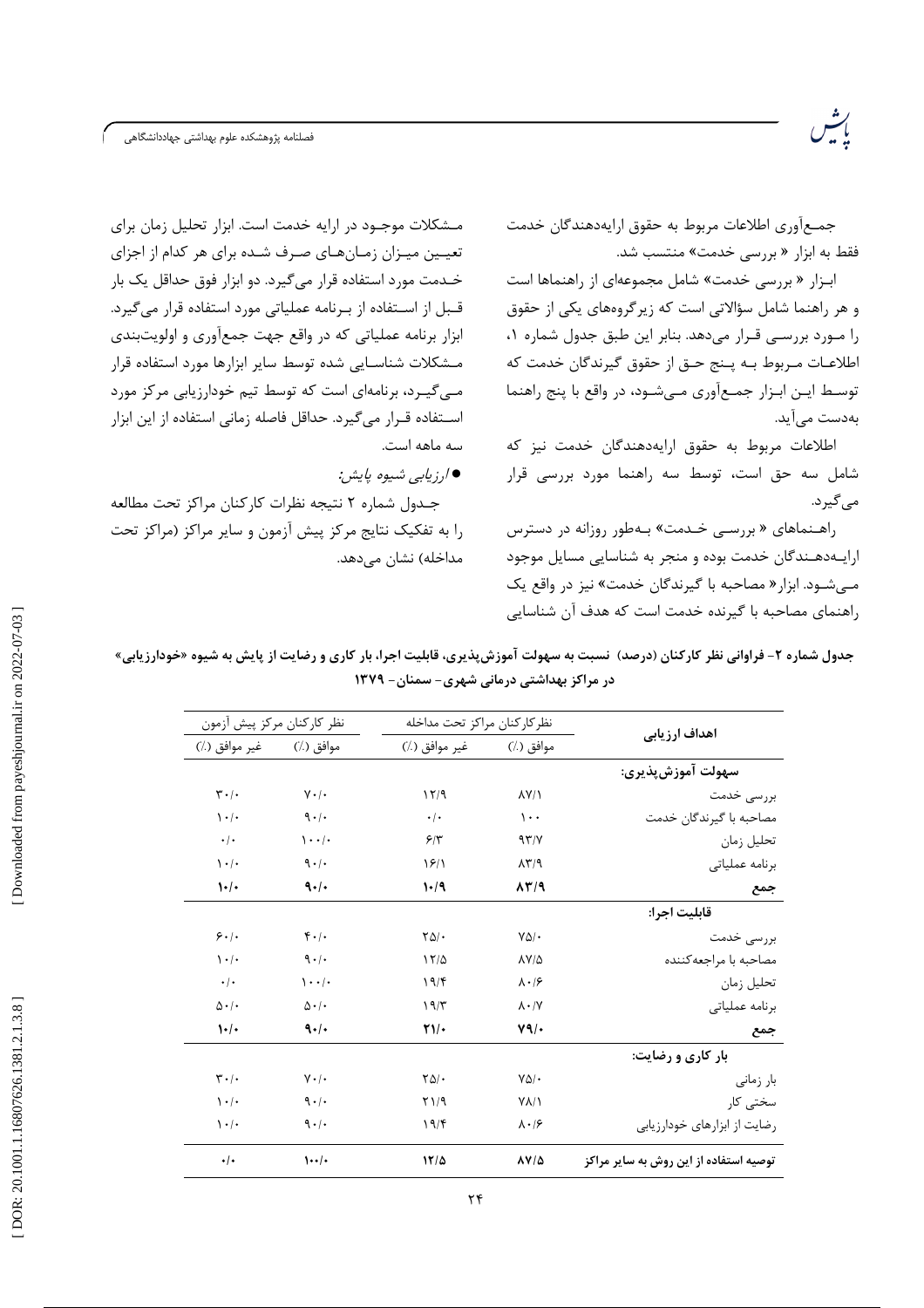ژیلا صدیقی و همکاران

رينس<br>پوس

نـتايج ارزيابـي شـيوه پـايش بـا سه هدف (بررسي سهولت آموزش پذیری، قابلیت اجرا، بار کاری و رضایت کارکنان) انجام شد. قابل ذکر است که در تنظیم این جدول موارد «حد وسط»، «مخالـف» و «كاملاً مخالف» بهعنوان غيرموافق و «حد وسط»، «موافق» و «كاملاً موافق» بهعنوان موافق تحليل شدهاند.

در ايــن جدول نتايج دو هدف اول (سهولت آموزش پذيري، قابلـیت اجـرا) به تفکیک هر کدام از چهار ابزار نشان داده شده است. بـهطـور کلـی، در مراکز تحت مداخله ۱۰/۹ درصد و در مرکز پیش آزمون نیز فقط ۱۰ درصد با سهولت آموزش پذیری ایـن ابـزار موافق نبودند. در خصوص قابلیت اجرای این شیوه از يايش، ٢١ در صد در مراكز تحت مداخله و ١٠ درصد در مركز پیش آزمون دارای نظر غیر موافق بودند.

ملاحظـه مـیشود که به ترتیب ۱۰۰ و ۸۷/۵ درصد (فاصله اطمیـنان ۹۵ درصـد: ۷۵/۸ تــا ۹۹/۹) از کارکـنان مراکز پیش آزمون و تحت مداخلـه اظهار داشتهاند كه استفاده از پایش به شیوه«خودارزیابی» را به سایر مراکز توصیه می کنند.

جداول شماره۳ و ۴ نکات منفی و مثبتی که کارکنان مراکز تحت مداخله در پاسخ به سؤالات باز پرسشنامه نسبت به پایش به شیوه «خودارزیابی» ابراز داشتهاند، را نشان می دهد.

نکات منفی اظهار شده به دو گروه عمده (ضعف اجرایی در مرکز و ضعف اجرایی در مدیریت شبکه) تقسیم شدند.

همانطور که مشخص است در مورد نقاط ضعف، کارکنان مرکز پیش آزمون به ۱۳ نکته اشاره داشتهاند که دارای میانگین ١/٣ به ازای هر نفر است. مراکز تحت مداخله نیز به ٢٠ نکته اشاره کردهاند که ۰/۶ مورد به ازای هر نفر است. فراوانترین مشکل اظهار شده از نظر مرکز پیش آزمون « عدم هماهنگی این شیوه با سطوح بالاتر» بوده و در مراکز تحت مداخله « عدم مشارکت کلیه کارکنان» بیشترین فراوانی را دارد.

نکـات مثـبت ابـراز شـده به سه گروه (جایگاه این شیوه در رابطه با گیرندگان خدمت، جایگاه این شیوه در رابطه با ارایـهدهـندگان خـدمت، نقـش ایـن شـیوه در ارتقـای کیفیت خـدمت) تقـسیم شـدند. کارکـنان مرکز پیش آزمون ۴۰ نکته مثـبت (بـه ازای هر نفر ۴ مورد) و در مراکز تحت مداخله ۱۰۹ نکـته مثبت (به ازای هر نفر ۳/۴ مورد) ذکر کردهاند. فراوانترین نكات مثبت اظهار شده در هر دو گروه عبارت از « سهولت پيدا کردن و حل مشکلات در مرکز»، « ایجاد کار گروهی و همدلی در کارکـنان»، «ارتقـای انگیـزه کارکـنان» و «ارزش گذاری به فعالیتهای کارکنان» است.

|                                   |                  | موارد ذکر شده در | موارد ذکر شده در مرکز |                   |
|-----------------------------------|------------------|------------------|-----------------------|-------------------|
| نكات منفي                         | مراكز تحت مداخله |                  | پيش آزمون             |                   |
|                                   | تعداد            | در صد            | تعداد                 | در صد             |
| ضعف اجرایی در مرکز:               |                  |                  |                       |                   |
| عدم درک از سوی تمامی پرسنل        | ٣                | ۱۵               |                       | $\cdot$ / $\cdot$ |
| عدم وجود هماهنگ کننده در مدت اجرا |                  | ۵                | $\bullet$             | $\cdot$ / $\cdot$ |
| عدم مشاركت تمامى پرسنل            | ٧                | ۳۵               | ٠                     | $\cdot$ / $\cdot$ |
| مشکل در استفاده از ابزارها        | ۵                | ٢۵               |                       | $\cdot$ / $\cdot$ |
| بار كارى زياد                     |                  | ۰                | ٢                     | ۱۵/۴              |
| ضعف اجرایی در مدیریت شبکه:        |                  |                  |                       |                   |
| عدم هماهنگی سطوح بالاتر           |                  | ۱۰               | ٩                     | 59/5              |
| کم توجهی به ارایه کننده خدمت      | ۲                | ١.               | ٢                     | ۱۵/۴              |

جدول شماره ۳- فراوانی نکات منفی اظهارشده توسط کارکنان مراکز بهداشتی- درمانی شهری در خصوص پایش به شیوه « خودارزیابی» - سمنان، ۱۳۷۹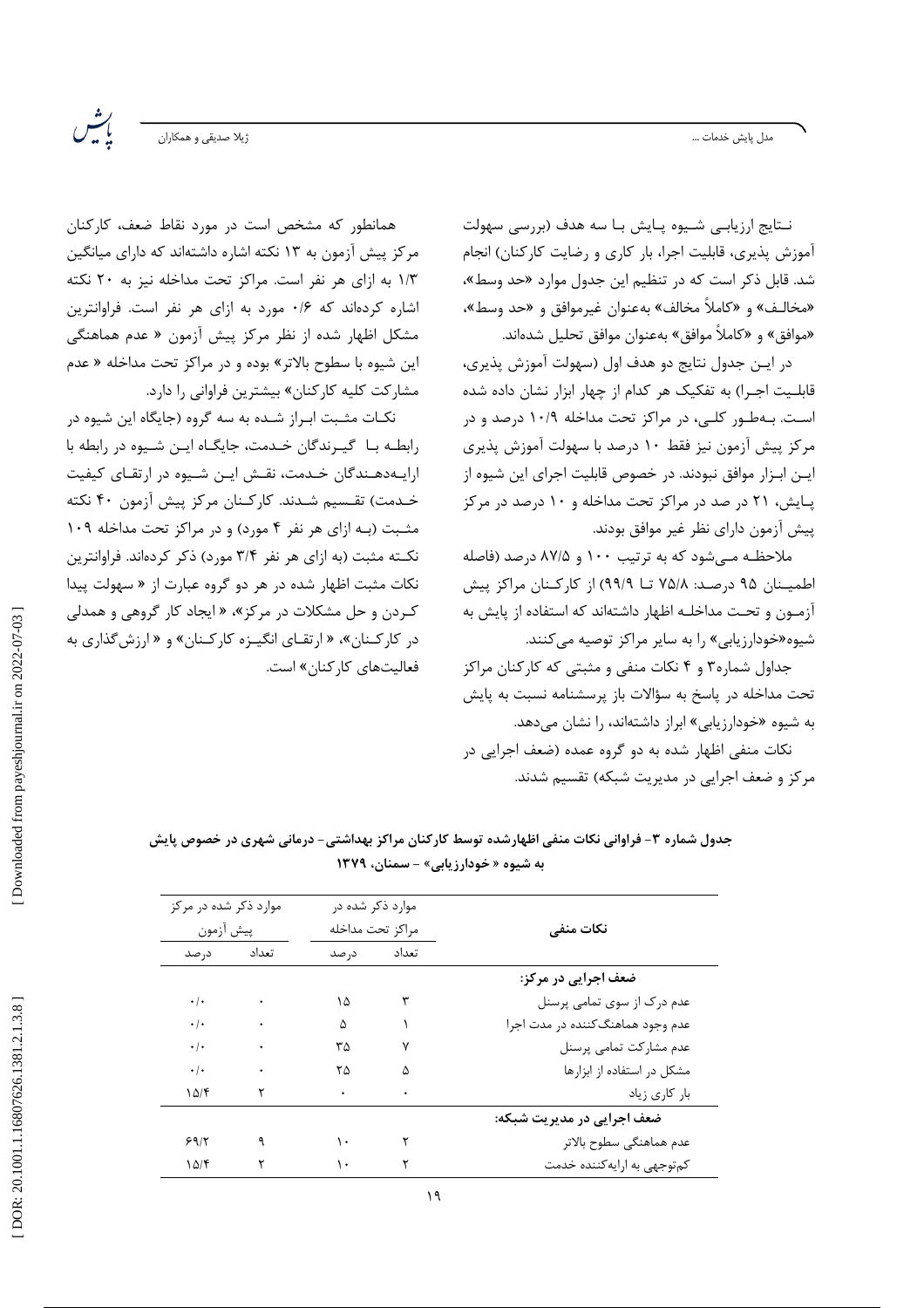|  | یو د |  | حمع<br>. .<br>the control of the control of |
|--|------|--|---------------------------------------------|
|  |      |  |                                             |

| جدول شماره ۴ – فراوانی نکات مثبت اظهارشده توسط کارکنان مراکز بهداشتی – درمانی شهری در خصوص پایش |  |
|-------------------------------------------------------------------------------------------------|--|
| <b>به شیوه « خودارز بابر » – سمنان، ۱۳۷۹</b>                                                    |  |

| موارد ذکر شده در          |               | موارد ذکر شده در        |            |                                    |
|---------------------------|---------------|-------------------------|------------|------------------------------------|
| مركز پيش آزمون            |               | مراكز تحت مداخله        |            | نكات مثبت                          |
|                           | تعداد درصد    |                         | تعداد درصد |                                    |
|                           |               |                         |            | در رابطه با گیرندگان خدمت:         |
| $\frac{1}{2}$             |               | 15/1                    | ۱۴         | مشترینگری، ایجاد رابطه بهتر        |
| $7/\Delta$                | $\lambda$     | $\cdot$ /9              | ١          | تضمين تداوم مراجعه                 |
|                           |               |                         |            | در رابطه با ارایه دهندگان خدمت:    |
| ١.                        | $\mathcal{F}$ | 9/7                     | ١.         | ارزش گذاری به کارکنان              |
| ۵                         | ٢             | $\Delta/\Delta$         | ۶          | ايجاد زمينه بروز خلاقيت            |
| $\mathcal{L}$             | ۴             | 9/7                     | ١.         | ارتقاى انگيزه كاركنان              |
| ۱۵                        | ۶             | 108                     | ١٧         | ایجاد کار گروهی و همدلی در کارکنان |
| $\bullet$                 |               | ۴۱۶                     | Δ          | تعیین بار کاری هر یک از کارکنان    |
| $V/\Delta$                | ٣             | $1/\lambda$             | ٢          | کاهش بار نظارت و رفع حالت مچگیری   |
| ۰                         |               | $\Upsilon/\Upsilon$     | ۴          | کمشدن ضرورت پیگیری برای مراجعه     |
|                           |               |                         |            | در رابطه با ارتقای کیفیت:          |
| 55/2                      | ٩             | $\lambda/\tau$          | ٢٠         | يافتن وحل مشكلات مركز              |
| $7/\Delta$                | $\lambda$     | ۴۱۶                     | ۵          | كاهش ازدحام مراجعين                |
| ۵                         | ۲             | $Y/\tau$                | λ          | كاهش مدت انتظار                    |
| ١.                        | ۴             | .49                     | ١          | افزايش مدت ملاقات                  |
| $V/\Delta$                | ٣             | $\Delta/\Delta$         | ۶          | بهتر شدن كيفيت خدمات               |
| $1 \cdot \cdot$ / $\cdot$ | ۴٠            | $\cdot$ $\cdot$ $\cdot$ | ۱۰۹        | جمع                                |

## بحث و نتیجهگیری

رشہ<br>بینہ

در خصوص آموزش پذیری و قابلیت اجرا همان طور که نشان داده شد، در مراکز پیش آزمون و تحت مداخله به ترتیب ۱۰۰/۰ و ۸۷/۵ درصـد (فاصـله اطمیــنان ۹۵ درصـد: ۷۵/۸ تـا ۹۹/۹) افـراد بـا گـسترش خودارزيابـي بـه سـاير مراكز موافقت داشــتهاند. این یافته را می توان بهعنوان یاسخ کلی این بخش از بررسـی پذیـرفت. همچنین نقاط قوت ذکر شده در مراکز تحت مداخلـه و پـیش آزمـون مـشترک بـودهاند و لیکن نقاط ضعف اظهـار شـده كـه در جـدول شماره ۳ آمده است تفاوت بين دو گروه را نشان میدهد.

در مراکز تحت مداخله نوع مشکلات معرفی شده عمدتاً ضعفهایی است که در آموزش و یا اجرای ابزارها با آن برخورد

شده (متعاقباً مشکلات مربوط به متن آموزشی برطرف شده و راهنمای آموزشی تدوین شد) در حالی که در مرکز پیش آزمون، مسايل مربوط به انطباق با سطوح بالاتر مديريت شبكه مد نظر قرار گرفته است.

در ضمن بهنظر مى رسد تفاوت موجود بين مراكز تحت مداخله و پیش آزمون مربوط به تفاوت در تعداد دفعات تجربه « پایش به شیوه خود ارزیابی» باشد. زیرا مراکز تحت مداخله تنها یک نوبت « خود ارزیابی» کرده بودند و در مرکز پیش آزمون سه نوبت خودارزيابي انجام شده بود.

از طرف دیگر نظر بر این است که پس از یادگیری ابزارها و تـوجه كاركـنان بـه حقـوق گيـرندگان خدمت، تأمين نيازهاي كاركـنان و حقـوق ارايـهدهـندگان خـدمت نمـود مـىيابد. اين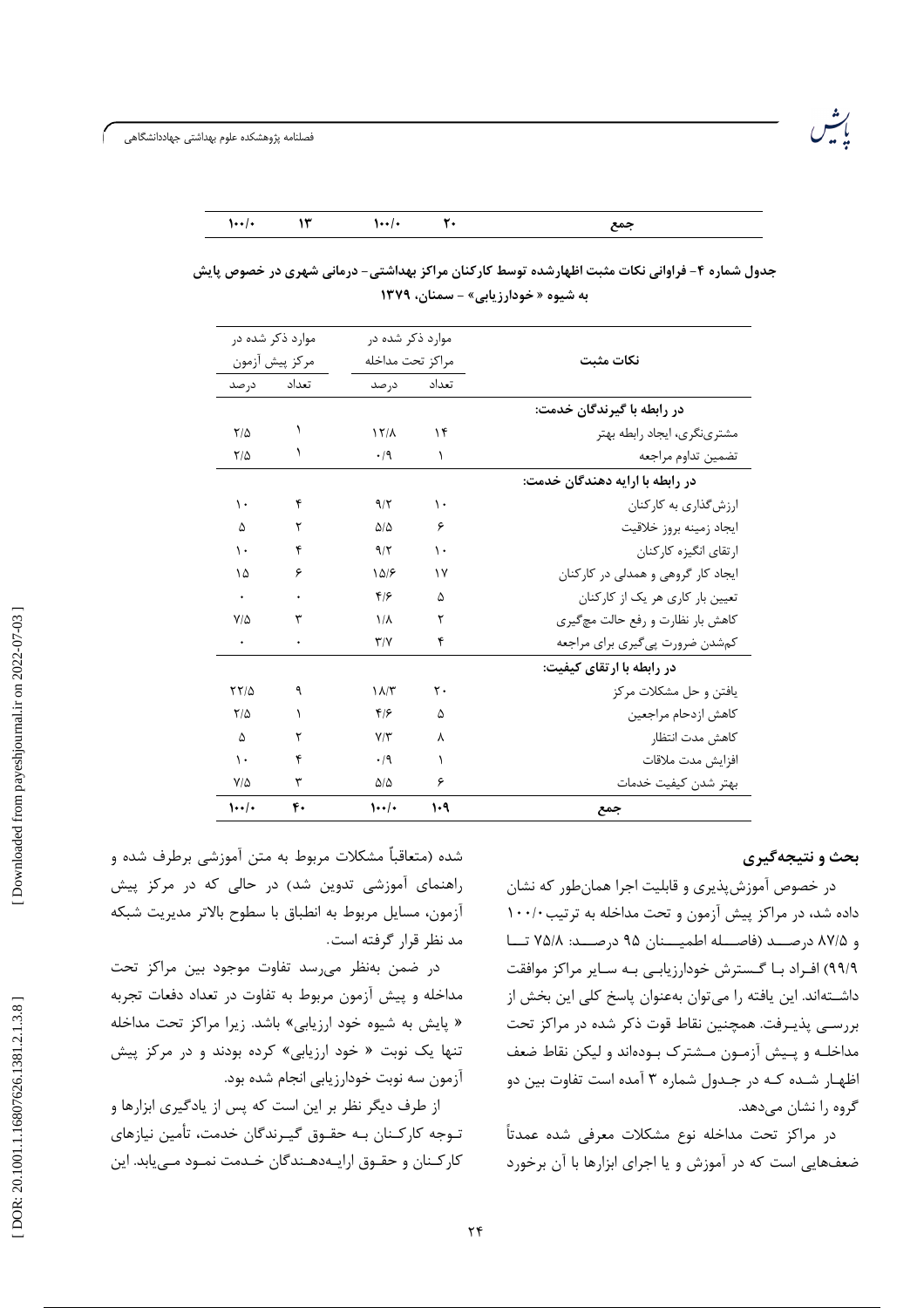ژیلا صدیقی و همکاران

رت<br>پاڪس

موضوعی است که در بیشتر تلاشهایی که برای ارتقای کیفیت و تكريم مشتريان صورت مے گيـرد، نمـود داشـته است. لذا میشاهده می شیودکه بیر اسپاس جندول شیماره ۳ بخیشی از ضعفهای منتسب به « پایش به شیوه خودارزیابی» مربوط به ضعف در مديـريت سطوح بالاتر مانند « عدم هماهنگي سطوح بالاتر» و « كمتوجهي به ارايه دهندگان خدمت» است.

در جدول شماره ٢ بيشترين ضعف در زمينه آموزش پذيري و قابليت اجرا، در ابزار «بررسي خدمت» ديده شد. علت اين مـسأله را مؤلفـين در حجـم نـسبتاً بـالاي راهـنماهاي بررسـي خـدمت مـىدانند. براى رفع اين ضعف، گروه مجريان در استان سـمنان بـه تدوین ابزارهایی واحد برای کلیه خدمات مربوط به دو برنامه بهداشت خانواده و مبارزه با بیماریها پرداختند که در نتیجه از بار زمانی و بار کاری کارکنان تا حد زیادی کاسته شده است.

در خصوص شیوه طراحی پایش باید به این نکته توجه کرد کـه عناصر کیفیت خدمت (دسترسی، صرف زمان مناسب برای خـدمت، رعايـت احتـرام، مقبوليت، مهارت فني، تضمين تداوم خدمت، رضایت و کسب آموزشها و اطلاعات مورد نیاز) با آنچه کـه در مبانـی نظـری تحـت عـنوان «عناصر کیفیت برنامههای بهداشت بـاروري»، توسط خبرگان مطرح شده (انتخاب روش، مهـارت فنــی، ارتباط بین ارایهدهنده و گیرنده خدمت، تداوم و پےگیری، جامعیت خدمات و اطلاعـات ارایـهشده به گیرنده خــدمت) [۹] انطــباق دارد. قابــل ذكــر اســت كــه در مــورد ویژگے هـای خـدمت مطلـوب اخـتلاف نظرهایی وجود دارد. به عنوان مثال كميسيون مشترك صدور مجـوز سـازمانهاى بهداشتی آمریکا در سال ۱۹۹۰ ابعـاد کیفـیت مـراقبتهای بهداشتی را شامل مـوارد « مناسـب بودن خدمت، دسترسی، تـداوم خـدمت، مؤثر بودن، كارايي، بازدهي، احترام، ايمنى و به موقــع بودن» دانسته است[۱۰]. با این وجود تعریف این ابعاد بر حسب هر برنامه و نگرش هر سازمان به کیفیت، می تواند تفاوت داشته باشد. به عنوان مثال « انتخاب روش» کـه در ابعاد كيفـيت خـدمات بهداشـت خانــواده مطــرح شــده، بيــشتر در

برنامههای تنظیم خانواده مصداق می یابد. موارد « مؤثر بودن، کارایی و ایمنی» و نیـز « بازدهی» که در ابعاد کیفیت توسط کمیـسیون مـشترک صـدور مجوز سازمانِهای بهداشتی آمریکا مطـرح شده، دیدگاه ارایهدهندگان خدمت و سازمانهای متولی تأمـين خـدمات را از نظـر مقـولات فنـي و نيز اقتصادي مطرح مـی کـند. در ایـن مقالـه، اجـزای کیفـیت از دیدگاه گیرندگان خدمت تعيين شده است.

از آنجایی که سنجش کیفیت مراقبت بایستی در سه رکن سـنجش ساختار(يا منابع)، فرايند و پيامد مراقبت صورت گيرد [۱۰]، لـذا بـه نظـر مـی رسـد کـه ابـزارهای پـایش بـه شـیوه خودارزيابـي، در قـسمت حقـوق گيـرندگان خدمت به سنجش فـرايند و در بخـش حقـوق ارايـهدهـندگان خـدمت، بيـشتر به سنجش ساختار (منابع) میپردازد.

بهطور کلی ارزش هر ابزار، در عمل و شرایط میدانی تحقق می یابد. مطابق دستاورد این مطالعه، جهت افزایش قابلیت اجرایی این شیوه، به طور همزمان نیاز به برنامهریزی جهت ارتقای فرهنگ سازمانی و بسترسازی برای فعالیتهای مشارکتی در مراکز است. همچنین جهت استقرار و بقای این شیوه نوین در نظام سلامت و توسعه آن به تمامی برنامهها و توسعه آن به ساير سطوح نظام شبكه نياز به مطالعات گستردهتری است.

تشکر و قدردانی

انجـام ايـن بررسـى بـا كمكـهاى فنى و پشتيبانى صندوق کـودکان سـازمان ملـل مـتحد در ايـران و مرکـز توسعه شبکه معاونـت ســلامت وزارت بهداشــت درمــان و آمــوزش پزشــكى امکان پذیر شده است. نگارندگان وظیفه خود نیز می دانند که از کلــیه همکــاران حوزه معاونت بهداشتی دانشگاه علوم پزشکی و خدمات بهداشتی- درمانی سمنان که در مراحل طراحی ابزارها و ارزیابی آنها مشارکت فعال نمودهاند، تشکر نمایند.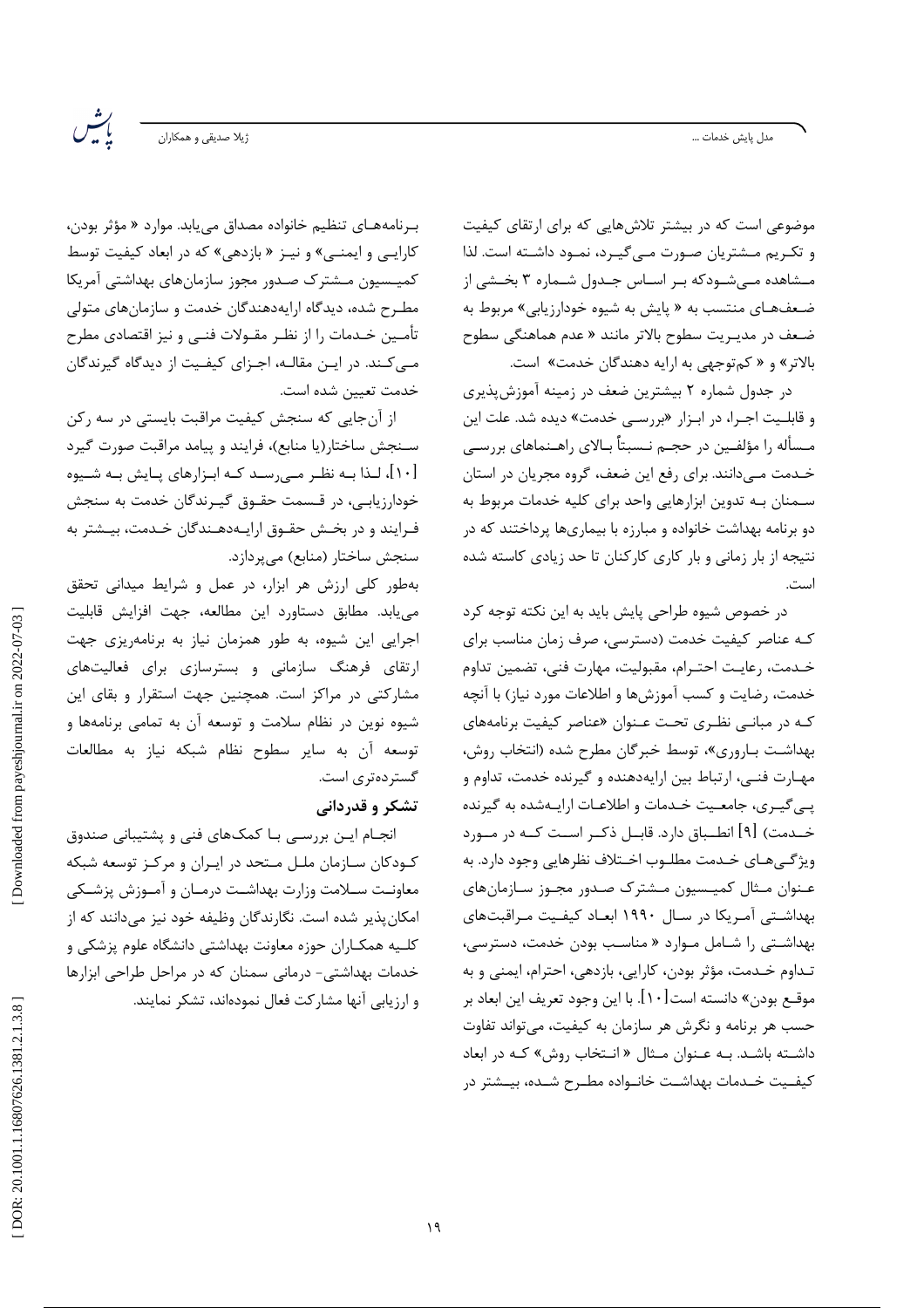فصلنامه پژوهشکده علوم بهداشتی جهاددانشگاهی